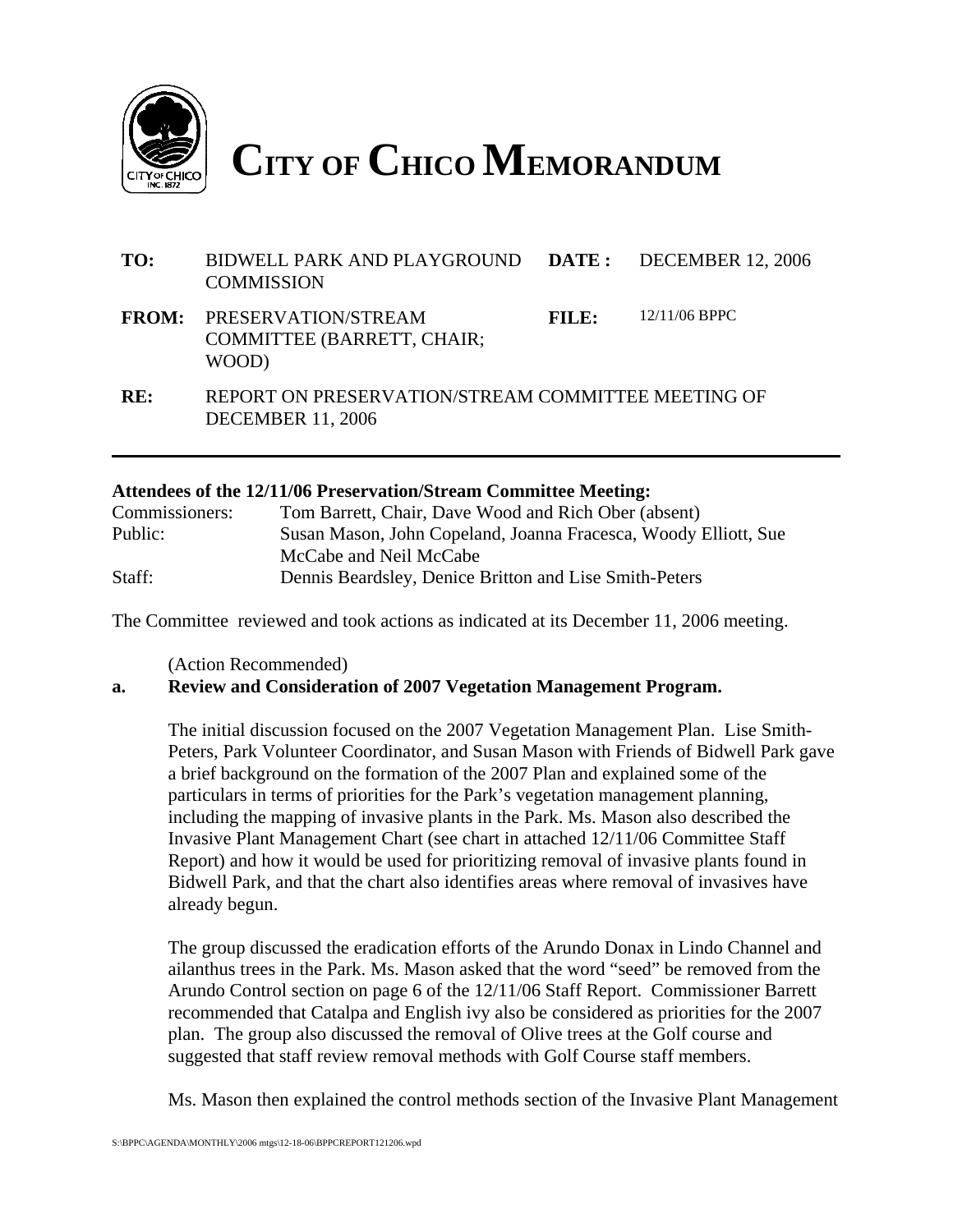Chart, emphasizing that more research and review of how other entities control invasives would be needed. The group discussed control methods and recommended that the term "Spray Program" be changed to "Herbicide Treatment Program," to better reflect this control method.

The group then considered the importance of educating the Park staff, the general public as well as Park neighbors to the need for removing invasive plants and replacing invasives with plants native to the area.

Commissioner Barrett asked that mapping of the oak regeneration areas be added to the Vegetation Management Plan priorities for next year so that the progress of young oaks maybe monitored. General Services Director Beardsley also recommended that a soil analysis be conducted on the walnut orchard to determine why tree regeneration in that area has been limited over the last few years.

*The Committee recommends that the 2007 Bidwell Park Vegetation Management Plan be approved as revised herein.* A copy of the revised Plan in redline/strikeout form is attached.

Attachments: 12/11/06 Committee Agenda and Staff Report Revised 2007 Vegetation Management Plan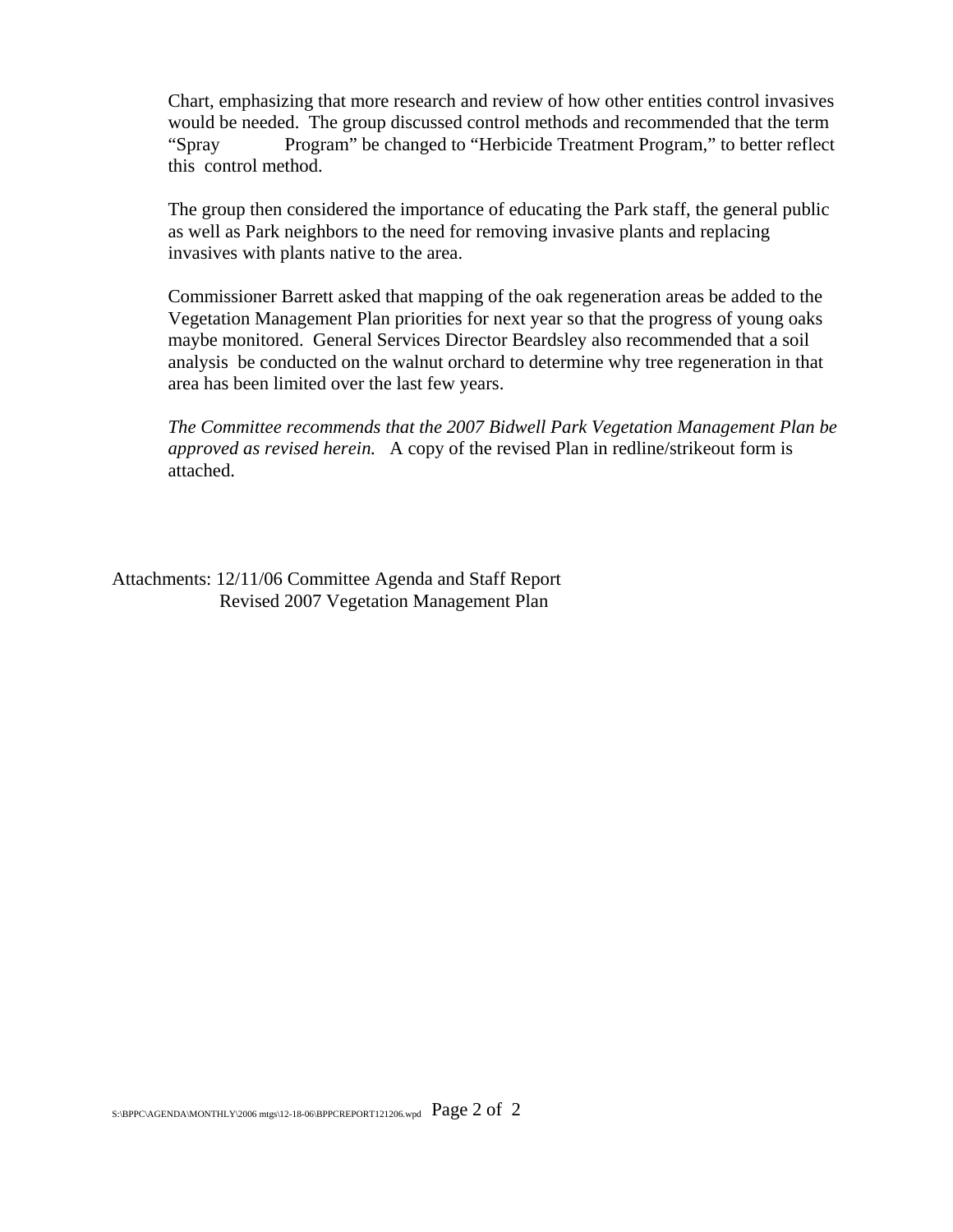## BIDWELL PARK

# VEGETATION MANAGEMENT PLAN

**for**

#### **Bidwell Park and Playground Commission Meeting of December 11, 2006**

This report reviews the goals and objectives for the Vegetation Management Plan for Bidwell Park as well as various techniques that are being used or considered to achieve those goals and objectives. In the plan, it is important to note that a variety of techniques to managing vegetation are used. As a vegetation management tool, effective and sustainable control alternatives are welcomed. The use of herbicides tend to be a tool of last resort for specific applications.

## **Background**

In the latter part of 1993, a plan was approved by the Bidwell Park and Playground Commission (BPPC) to address invasive plant species through prescription burns and allow native species to regenerate. Both the Bidwell Park Master Management Plan adopted January 2, 1990 and the Wildfire Management Plan adopted December 1, 1991 addressed the vegetation management problem. Due to the lack of fire, better suppression technology when a fire did start, and the introduction of non-native vegetation many years ago, the park had become severely overgrown. This plan was the culmination of earlier work and the beginning of the present Vegetation Management Program in Bidwell Park.

On March 1, 1994, the BPPC approved a proposal to enter into a contract with the California Department of Forestry and Fire Protection (CDF) to do prescription burns in Bidwell Park. The agreement stated the City would provide personnel and equipment and CDF was to provide expertise and burn equipment to accomplish the goals. The Chaparral Management Program written by the CDF Resources Agency, dated May 1981, was the master document that provided the environmental review and analysis for this agreement.

Subsequent to the yearly burns, herbicides were used to control the Himalayan blackberry regeneration. The herbicide applications used in conjunction with the burns specifically targeted non-blackberries.

At its 7/25/97 meeting, the BPPC approved the following policy statement regarding the use of herbicides in Bidwell Park:

Consistent with the vegetation management goals and objectives as stated in the Bidwell Park Master Management Plan to manage for native species and reduce invasive non-native plants and trees, to minimize the use of chemicals in Bidwell Park to the greatest extent possible. Management techniques shall be evaluated continuously for best management practices to reduce the use of herbicides.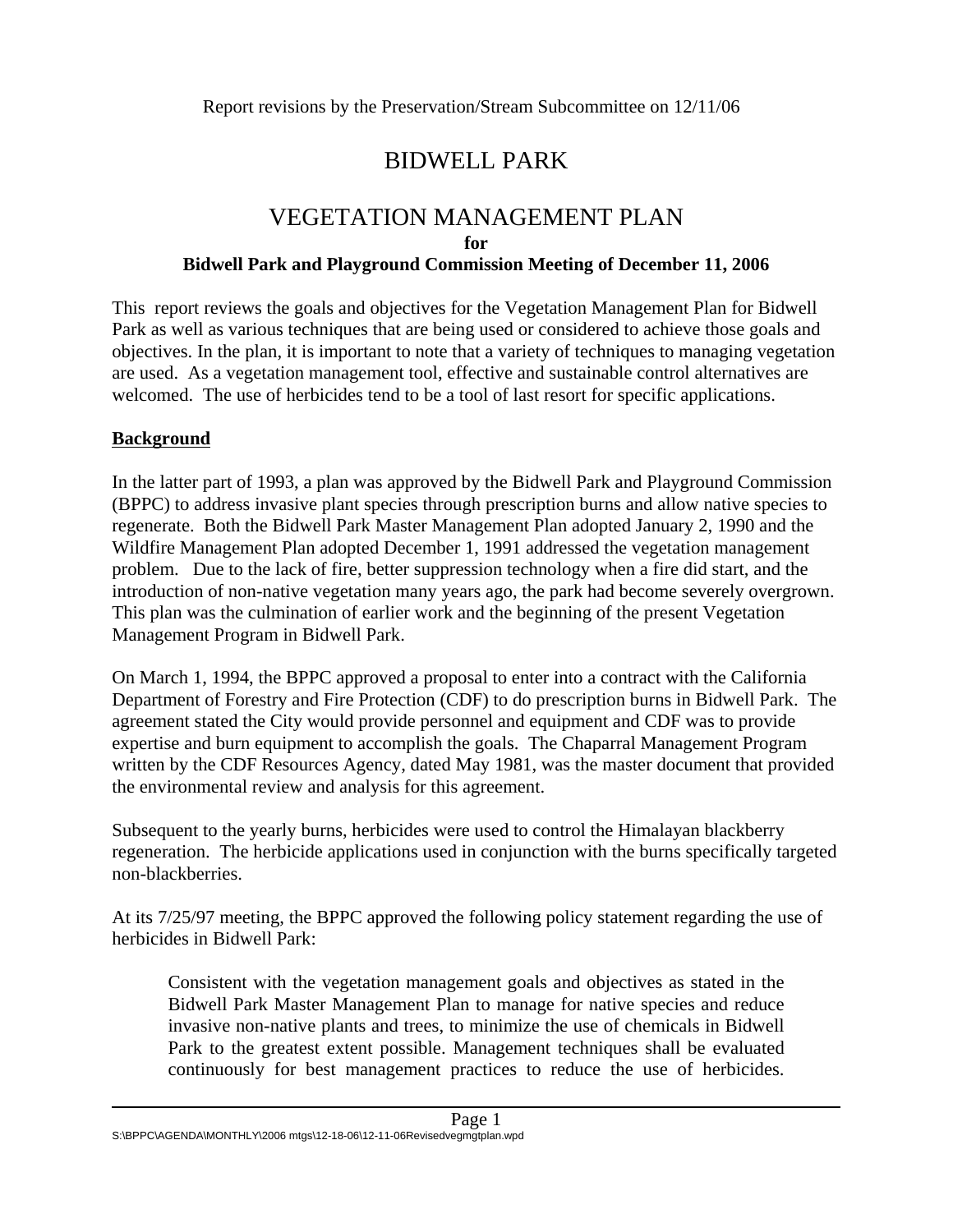However, as a method of last resort, use of chemicals shall be permitted if feasible, if sustainable alternatives cannot be utilized.

## **1994-2006 Synopsis**

The initial plan called for rotational burns over seven years with at least three rotations over twenty one or more years. The intent was, over time, to convert areas where non-native species were replaced with natives. The plan included provisions for mosaic control to minimize visual impacts and staying approximately fifty (50) feet away from Big Chico Creek until a more detailed plan could be developed. Concerns focused on impact on riparian habitat, stream health, and erosion potential. A summary of the initial six years are presented below:

## **1994**

- South Side of One-Mile Picnic Area #00 to Hwy. 99 Completed
- South Park Drive Picnic Area #2 east to Cedar Grove Completed
- C Upper Park Trash cans to Day Camp along Big Chico Creek Completed

Learned - Broadcast burns were attempted. The Park Department discovered that berry vines do not burn hot enough to have a clean burn. Too much stubble was left behind. No herbicides were used - area quickly became overgrown.

## **1995**

- Vallombrosa Avenue Rey Way to Crister Way Postponed
- Centennial Entrance Corridor Initiated
- C Upper Park South Slope Postponed Not beneficial to Burn at this time.

Learned - Found that cutting the vines and burning the piles was a very effective way to clearing an area. No herbicides were used.

## **1996**

- Vallombrosa East Crister Way to Walnut Orchard Completed
- North Park Drive One Mile Recreation Area east to Hwy. 99 between North Park Drive and Big Chico Creek. Postponed - Proximity of the vines to the Creek requires careful study before proceeding with a burn program
- Brown's Hole postponed. Work was beyond capability of available equipment and personnel.

Learned - Found that using herbicides after clearing and burning was very effective in eradicating vines and allowing natives to regenerate.

## **1997**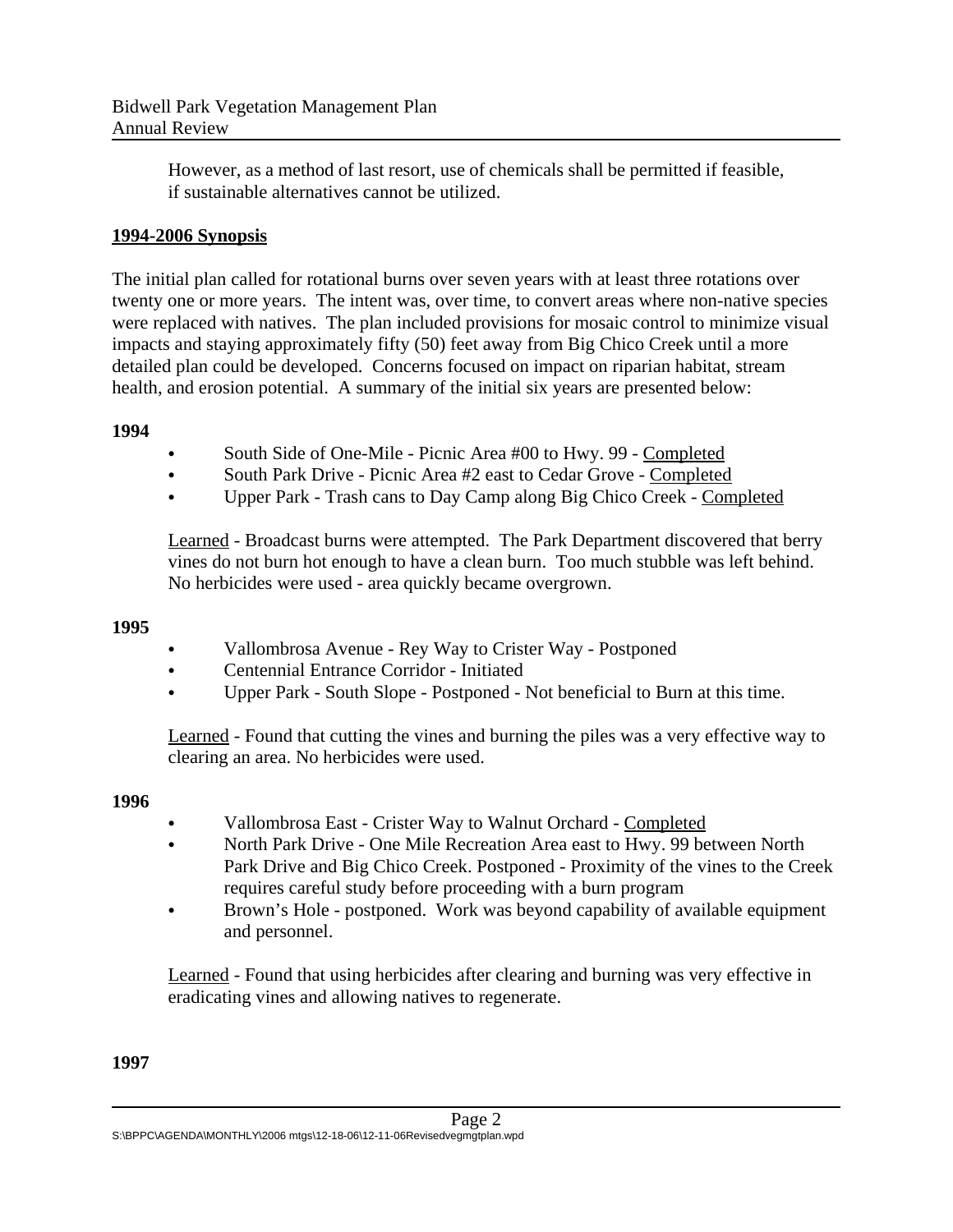- South Park Drive Cedar Grove to Manzanita Avenue Postponed because of length of time to work on North Park Drive
- Five Mile East on South side of Big Chico Creek Postponed Will be rescheduled for Year Six or Seven
- C Upper Park Road North of parking area F and Day Camp Completed

Learned - Perfected the procedure for clearing of the berry vines and used herbicides sooner after the burns. In subsequent years, unburned areas were evaluated on a year to year basis. Factors taken into consideration were the benefits to the park, safety of burn and difficulty of clearing areas.

#### **1998**

- Lost Park Initiated Lost Park received an initial clearing to remove vines and other vegetation to improve the visibility of officers patrolling the area.
- Horseshoe Lake Postponed until 1999
- C North Park Drive Continued The area between Cedar Grove and Vallombrosa Lane was cleared in this year's program. The area around Picnic Site #25 was especially targeted to remove invasive tree species.
- Council Ring Revisited The areas around the Council Ring were revisited by the crews from Salt Creek in January and sprayed in June This was one of the original control sites.
- C Cedar Grove Initiated Several areas in and around Cedar Grove were cleared by Salt Creek in January and sprayed in June
- Five Mile Initiated Invasive vegetation was removed from the area east of the restrooms on the south side of the creek

Learned - While complete target plant death occurs quickly in late May and early June, the potential for non-target plant mortality increased when ester based herbicides are used. Ester based materials volatilize easily during warmer weather. An amine, or water based, material is safer for use during warmer weather.

## **1999**

- North Rim Trail Initiated burns Began the process of controlling Yellow star thistle below the Easter Cross area
- Horseshoe Lake Initiated burns Thistle control
- Wildwood Park Ongoing Continued bi-yearly wetland burn program
- North Park Drive Initiated goat program
- C Upper Bidwell Park Unplanned burn The fires of August 1999 initiated a 1,600 burn of Upper Park.
- Horse Arena Initiated goat program Thistle control

## **2000**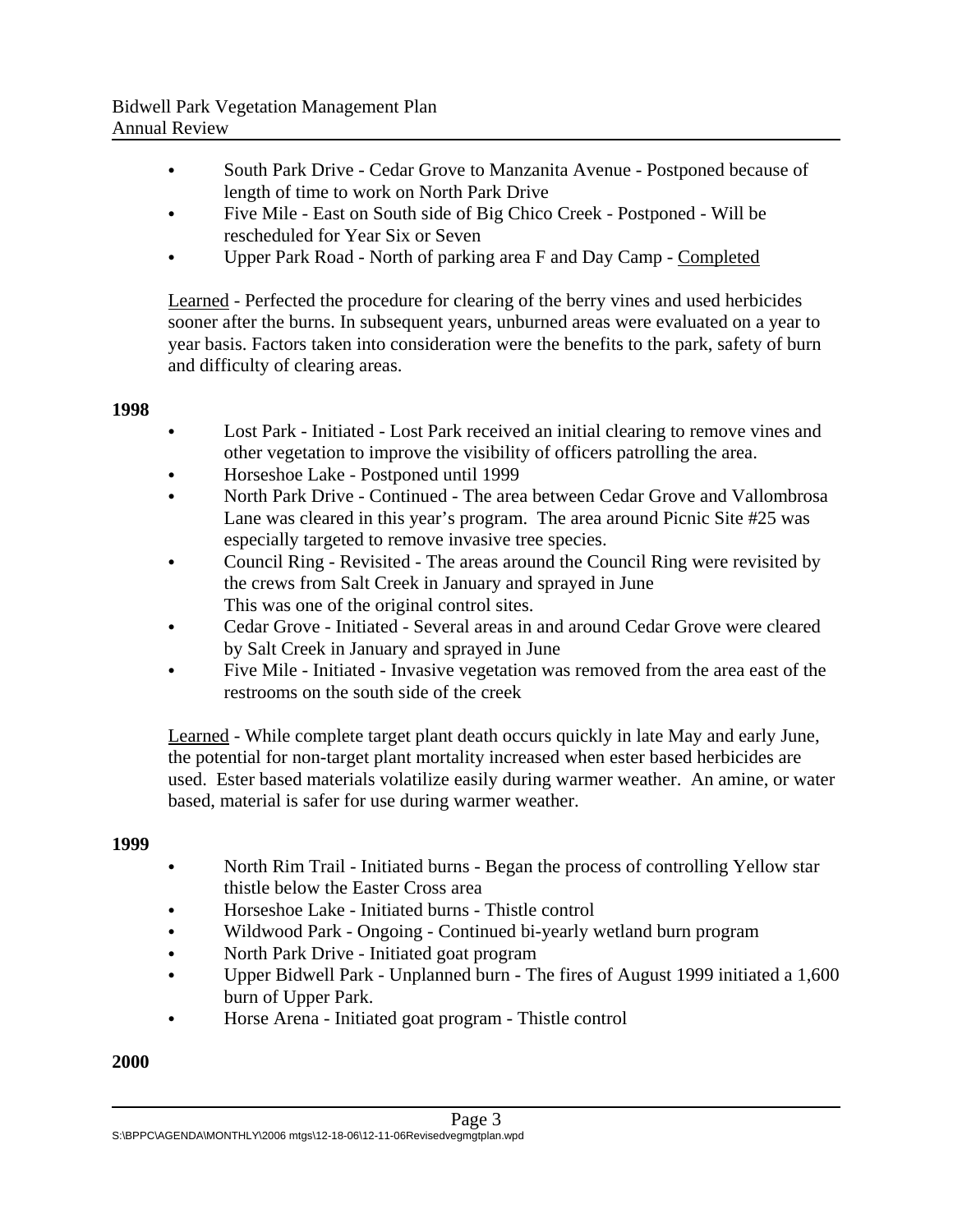- Rifle Range to Trash Cans Burns Completed
- Parking Lot P to Easter Cross- Burns Completed
- Peterson Memorial Park Drive Continued goat program Grazed approximately 25 acres between the Walnut Orchard and Madrone Avenue, at Picnic Sites #39 and #40, east of Sycamore Pool, and west of the Sycamore Pool dam
- Peterson Memorial Drive Initiated goat analysis Study the long-term effectiveness and sustain ability of the goat program in controlling Himalayan blackberry
- Horse Arena Continued goat program
- Golf Course Initiated Arundo donax control program
- Upper Park Volunteers continued broom control program

Learned - Goats serve as a better follow-up vegetation control method in some instances. Manual Arundo donax removal works better than using chain saws. Repeated burning of an area for one target plant can have negative impacts on other plants within the area.

#### **2001**

- Peterson Memorial Drive Continued goat grazing although program halted before completing area north of Big Chico Creek east of the One Mile Recreation Area, due to vandalism. Salt Creek crews completed invasive blackberry removal in August/September.
- Arundo donax (Giant Reed) Removal and chemical treatment. Removed 28 tons upstream from the bridge at the Golf Course down to the Club House.
- Ailanthus Completed bank treatment in Lower Bidwell Park. There were no prescribed burns.

## **2002**

- Last controlled burns in Upper Bidwell Park (Parking Area B)
- Goats grazed the area north of the Five Mile Recreation Area
- Began Arundo donax removal continued downstream from the Bidwell Golf Course

## **2003**

- Goats grazed the Walnut Orchard and an area east of Picnic Site #20
- Arundo donax removal reached the Five Mile Recreation Area
- The Friends of Bidwell Park focused on Bladder senna making remarkable progress toward eradicating it from Lower Bidwell Park.
- Streaminders began work in the Sycamore Restoration site at One Mile. Major equipment work was done, removing 75 tons of concrete and asphalt from the

creek. Blackberries and other non-native invasive plants were removed from an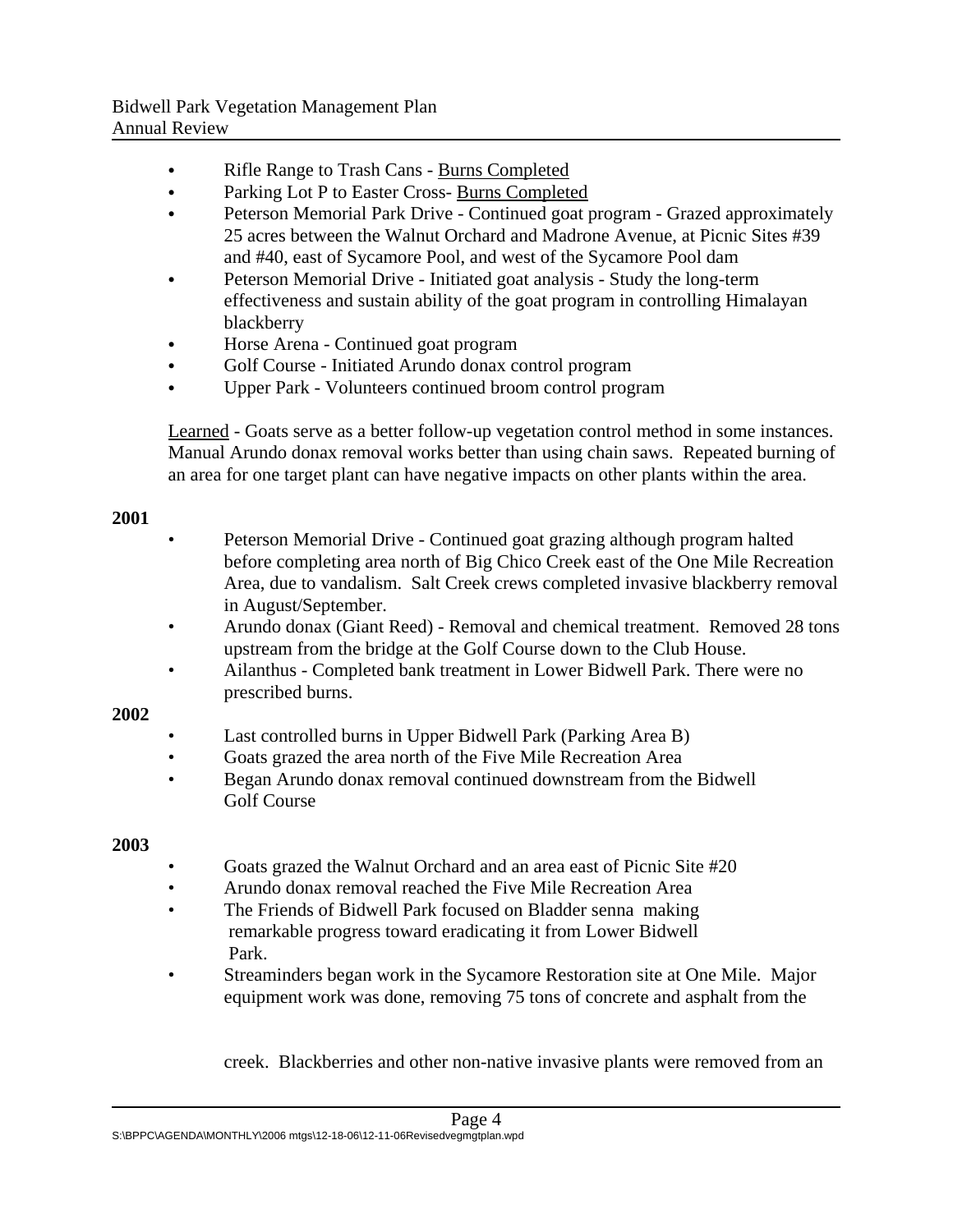acre of land by the creek and the area was planted with native grass plugs and tree seedlings.

Learned - With blackberry removal, planting of natives and follow-up is the key. Herbiciding of resprouts may be required for success.

## **2004 - 2006**

- California Native Plant Society (CNPS) continued their Spanish broom control in Upper Park and the Big Chico Creek Ecological Reserve (CSU, Chico Research Foundation) initiated a major broom removal effort.
- Friends of Bidwell Park (FOBP) continued monitoring and removing bladder senna.
- Park Division and FOBP started a major privet removal effort in Lower and Middle Parks. Park Division followed up with backhoeing of privet stunts on the northside of Five Mile Recreation Area.
- C Annie's Glen was selected as the Bidwell Park Centennial restoration site and FOBP had weekly volunteer invasives removal and restoration activities there for  $1\frac{1}{2}$  years.
- FOBP started invasive plant removal on the north side of Lost Park.
- FOBP started ailanthus and puncturevine eradication projects.
- Park Division with CDF removed all Arundo Donax from Big Chico Creek.
- Park Division cut, cleared and treated Himalayan blackberries in the World of Trees, a one acre parcel next to Hwy 99 (between Petersen Drive and Vallombrosa), one acre parcel north of picnic site 21 (previous goat area) and picnic sites 34 and 35. Follow-up treatment with Roundup.
- Park Division volunteer projects in 2006 include pokeweed removal at Caper Acres and surrounding area and at Sycamore Restoration site; weeding around oak seedlings in Oak Regeneration area; ivy removal along .

## **Goat Program**

The Vegetation Management Program was modified in 1998 to include the use of goats for Yellow starthistle and Himalayan blackberry control.

In 1999, the goats were used in place of manual control of the Himalayan blackberry. The height and thickness of the brambles proved to be very difficult for the goats and produced results less than anticipated. In 2001, Salt Creek crews were used to cut the blackberries during the winter and have the goats feed on them in the spring. The new growth was much more manageable for the goats, allowing them to eat the stalks much closer to the ground. This had a positive visual impact on the Park.

Another positive visual impact of grazing is the creation of extended sight lines due to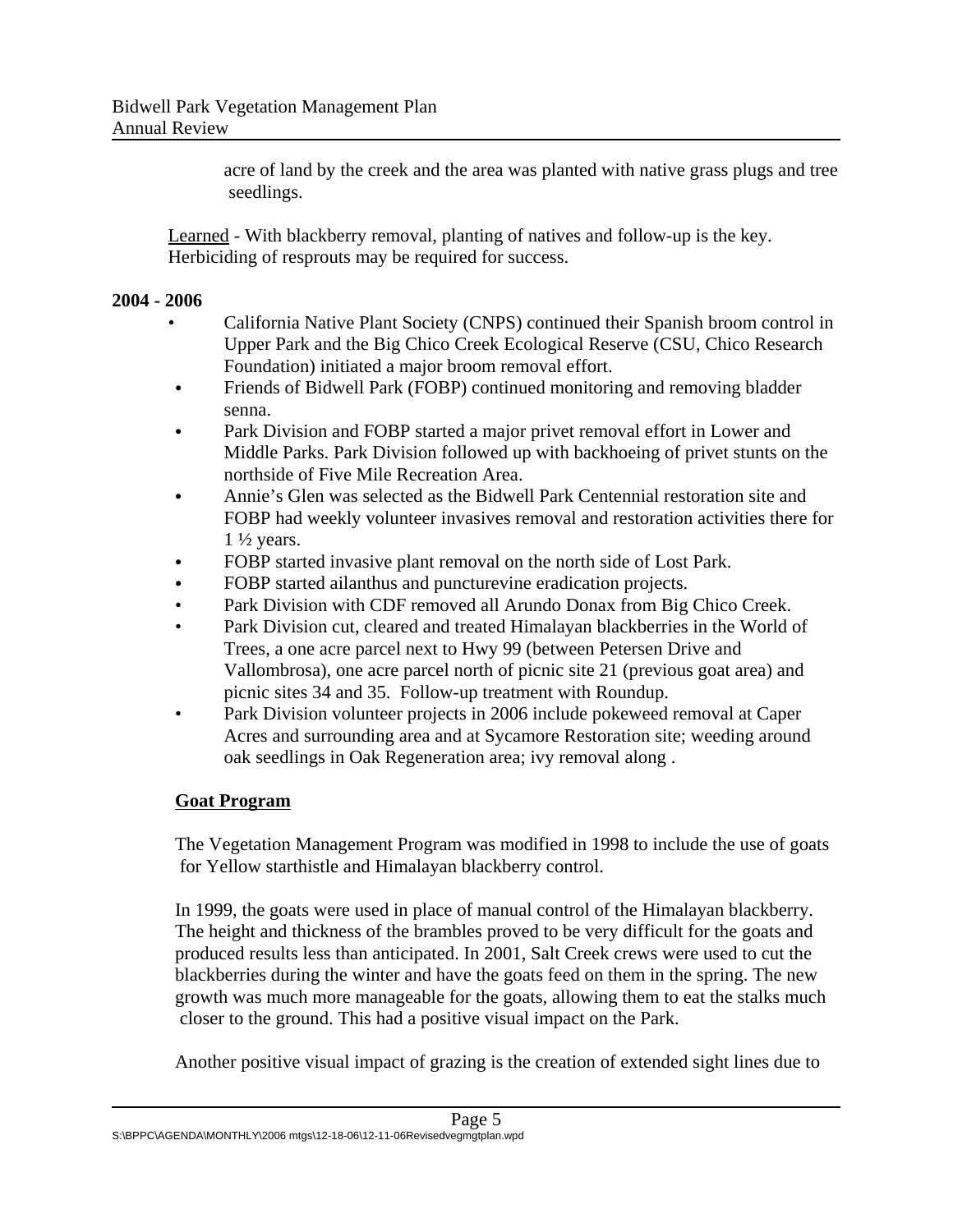the goats browsing and lifting the vegetation to about six feet.

 Due to budget restrictions and the need to evaluate best management practices, goat grazing has not been continued.

## **Hand Removal for Early Infestations of Non-Native Blackberries**

The Commission has asked for a program to hand remove small non-native blackberry plants before they become large plants. During 2004 - 2006, the Park Division cut, cleared and treated Himalayan blackberries in the World of Trees, a one acre parcel next to Hwy 99 (between Petersen Drive and Vallombrosa), one acre parcel north of picnic site 21 (previous goat area) and picnic sites 34 and 35. The Park crew followed-up treatment with Roundup where needed. Volunteer removal of blackberry has occurred in Caper Acres and at the Sycamore Restoration site.

## **Spray Herbicide Treatment Program**

Limited spraying will be done in 2007. If necessary, spot treatments will be used to control blackberry. The spot spray program will occur in a manner similar to the ailanthus program in which isolated trees are identified and treated using low volume/pressure application techniques. The techniques ensure the application is made to only the target plant. Arundo treament will also include spraying.

## **Arundo Control**

In 1998, a group of concerned citizens led by Suzanne Gibbs experimented with removing giant reed at the Five Mile Recreation Area. The main location of the invasive plant is adjacent to the Bidwell Municipal Golf Course as the seed source for infestations downstream. The experiment indicated it would be extremely difficult to remove an old Arundo clump from the creek bed. In response to this information, staff applied for, and received, grant money to initiate a mechanical and chemical removal program.

Hand and mechanical removal of Arundo donax began in September 2000 and continued into October 2000. Initially, City staff cut, treated, and removed, the Arundo. Midway through the project, Salt Creek crews were used to cut and remove the Arundo, and staff immediately applied a (Rodeo) solution. Early cutting was done using chain saws. This proved to be dangerous and it fractured the Arundo canes. Hand loppers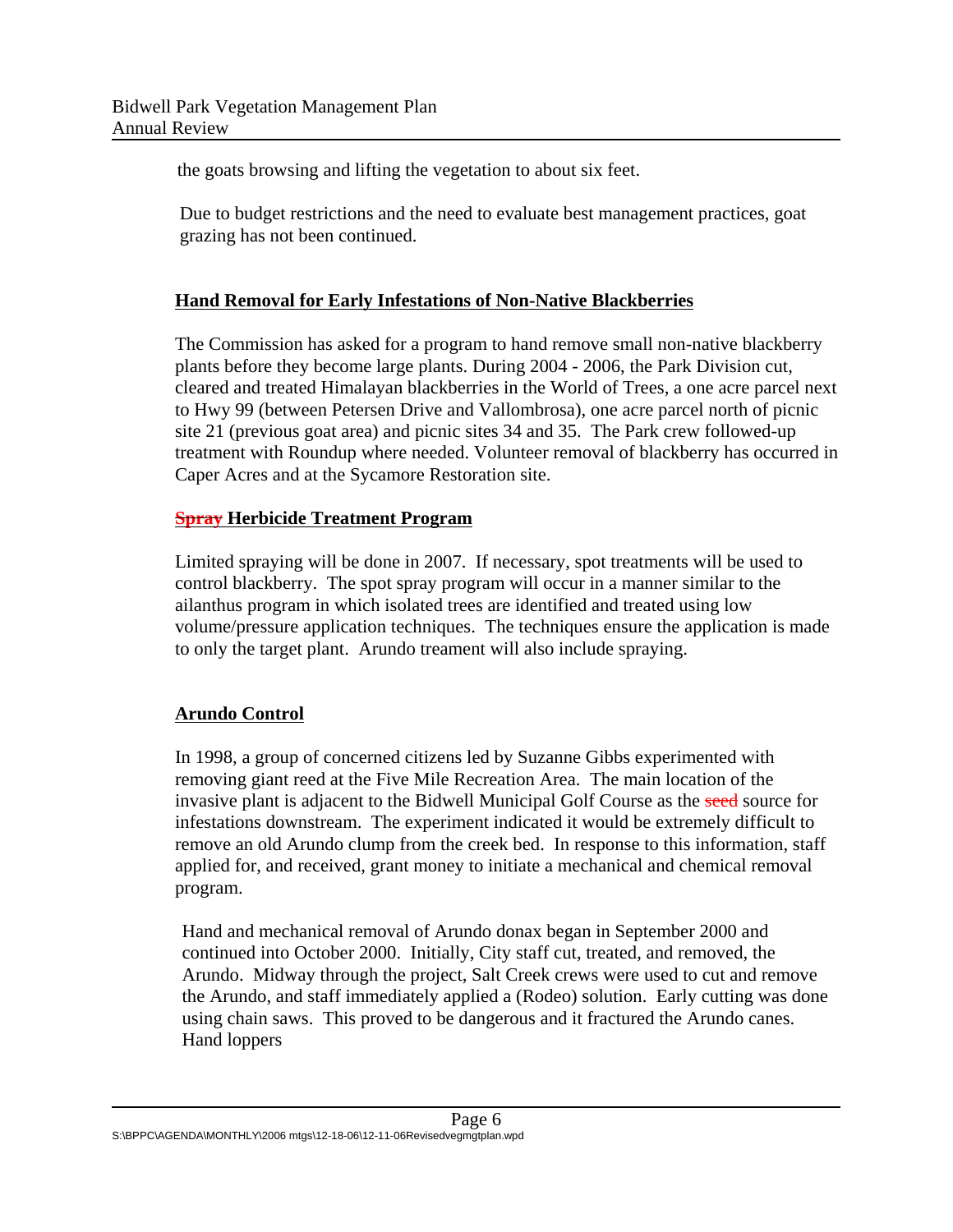were substituted for the chain saws. Not only was the work safer and quieter, the canes were kept intact, facilitating easier wick applications.

The results were encouraging - A total of 28 tons of Arundo donax was removed in 2001. In the same area, approximately two tons were removed in 2002. In 2002, removal and the treatment extended through the Golf Course removing a total of 13 tons. Follow-up included chemical treatment in 2003 on previously treated areas.

Staff anticipates at least one or two more years of follow-up with diminishing amounts of chemical. At that point, the project will be monitored.

In 2005, the CSU, Chico Research Foundation received a grant to eradicate Arundo donax from Lindo Channel. After reviewing the long-term effectiveness of Arundo control projects in Bidwell Park, they expanded their eradication area to include the section of Big Chico Creek upstream of the diversion dam, in order to ensure that new infestations would not occur. Due to permitting problems, only half of the 218 Arundo occurrences in Lindo Channel/Big Chico Creek were treated in 2006. Treatments will continue in 2007 and 2008. Invasive Salt Cedar plants in Lindo Channel also were treated. Infestations on Big Chico Creek downstream of the dam (4-5 locations) will continue to be treated by the Park Division.

## **Broom Control**

The Mt. Lassen Chapter of the California Native Plant Society, under the direction of John Copeland, continued to remove Spanish broom from Upper Park. The CSU, Chico Research Foundation received a grant to remove Spanish and French broom from the upper watershed and was also able to remove all of the remaining large broom plants in Upper Park through the Iron Canyon area. CNPS and other volunteers will continue their monitoring and removal efforts in 2007. Although there is no broom in Big Chico Creek downstream of the diversion dam, the amount of broom in Lindo Channel continues to grow. The Butte County Weed Management Area has applied for a grant to control broom in several areas of the county, including the Big Chico Creek watershed. If the grant is awarded, Lindo Channel could be one of the targeted areas.

## **Ailanthus Program**

In 2005, FOBP mapped ailanthus occurrences between Lost Park and Manzanita Ave. Subsequently, several other occurrences were found in the horse arena area. With the help of a volunteer licensed herbicide application, basal bark treatments were started on the ailanthus in Lower Park. Detailed records have been kept regarding treatment locations, size and number of stems treated and herbicide usage. Most of the mature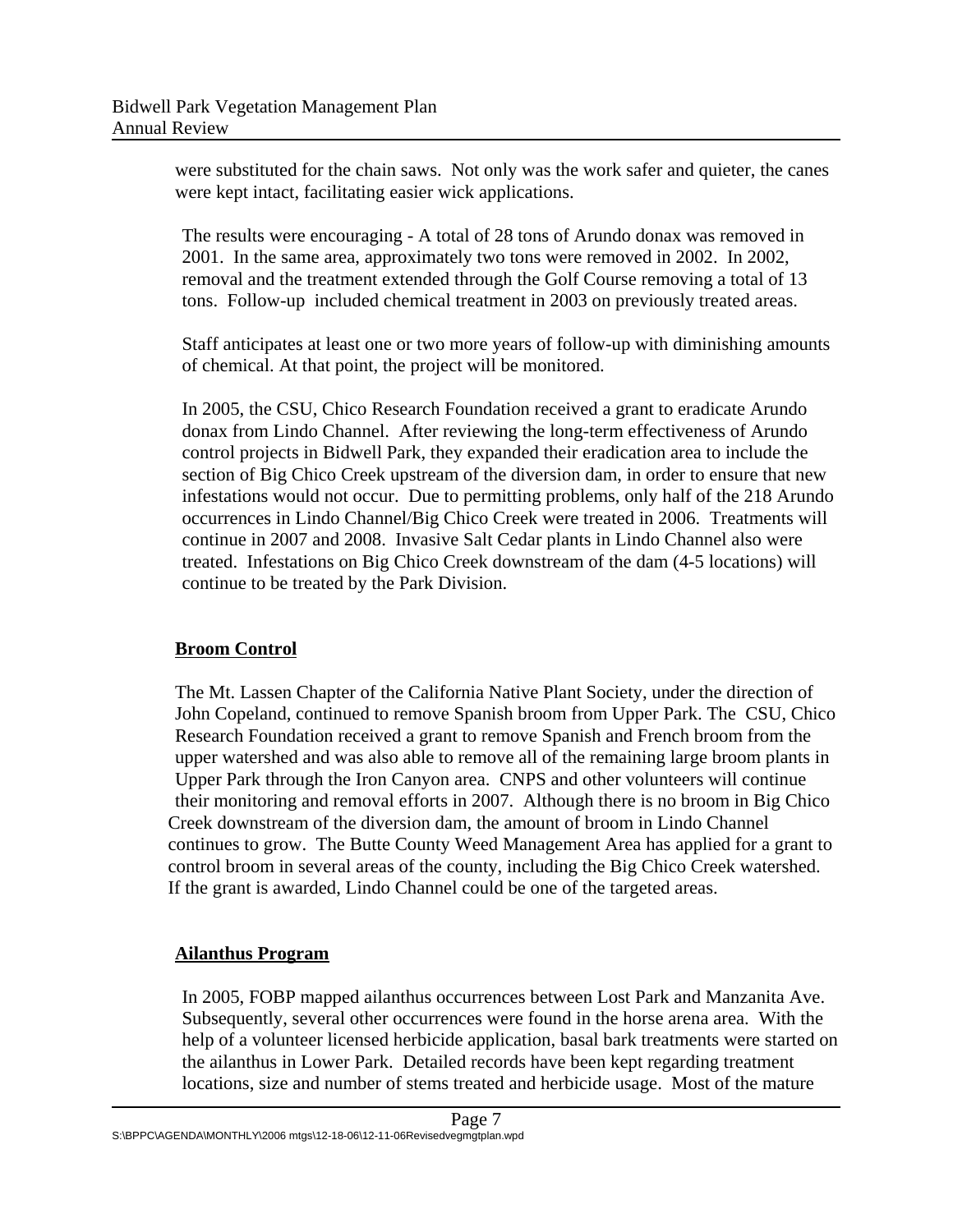trees that were treated have died. FOBP will treat additional areas and re-treat, as necessary, in 2007. Total eradication will take at least 5 more years. The Park Division provides support by removing dead ailanthus trees that have become fall hazards.

## **Bladder Senna Program**

In 2003, FOBP mapped all bladder senna occurrences in Lower and Middle Park and began removal of the shrubs. To date, they have spent about 1900 hours in this effort. Virtually all mature, seed-producing plants have now been removed. However, because of the enormous seed bank and long seed viability (20+ years), this monitoring and removal program will need to continue for many years. Currently FOBP spends about 200 hours per year on this project. The goal is eradication.

## **Japanese Privet Program**

Continuing the privet removal work of Kids & Creeks at Five Mile, in 2004, the Park Department. cut down the large seed-producing privet trees and FOBP manually removed most of the thousands of smaller trees. In 2005 and 2006, the Park Department removed most of the large privet trees around Caper Acres. In the last 3 years, FOBP has removed most of the privet trees in Annie's Glen, Camellia Way Park, Hooker Oak Park, along Woodland Ave. between East 4th St. and One Mile Way and on the north side of the park between One Mile and Hwy 99. Privets in the World of Trees were removed as a joint project of the Park Division and FOBP.. FOBP has mapped all occurrences of privets in the park (263 locations containing an estimated 1M trees and seedlings) and will continue to remove these privets as volunteers are available.

## **Puncturevine Program**

Volunteer Lynn Thomas monitored and removed puncturevine from Lower Park for many years. FOBP has been mapping and removing puncturevine between Annie's Glen and Parking Lot E in Upper Park since 2004. Bike shops participated by paying

for

specialized removal tools. Total control will require cooperative efforts from park lessees, since much of the puncturevine is on their leased properties. Lower Park infestations increased significantly in 2005, possibly due to construction. Since puncturevine grows primarily in unshaded areas in July and August, it is difficult to get volunteers to remove it.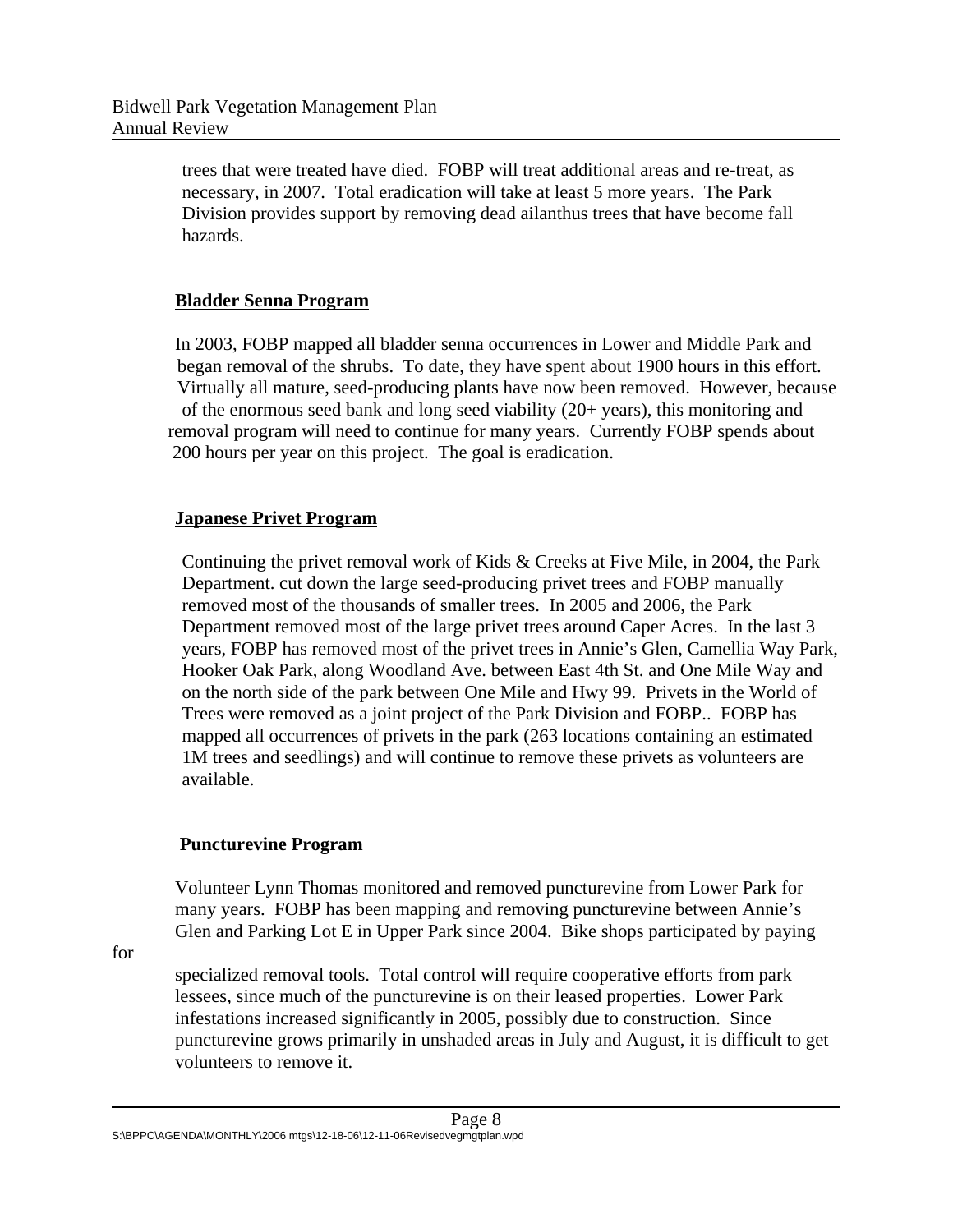#### **American Pokeweed**

Pokeweed is currently the invasive plant species that's expanding its territory most quickly in the park. It's a perennial, with a large bulbous root. The seeds are spread by birds. The Park Division's Volunteer program has focused on removing pokeweed in and around Caper Acres and the Sycamore Restoration site.

#### **Restoration Program**

Throughout 2006, volunteers through the Park Division have identified oak seedlings, staked the trees, and weeded and mulched around them in the One Mile Oak Regeneration areas. Additional Park Division volunteer efforts in 2006 have focused on removing invasives in the Sycamore Restoration site. Park Division volunteers will also help revegetate this area with native plants based on Streaminders restoration plan. This site is one of the locations for the Park Division's *Volunteer Fridays in the Park.*

 This Fall, Kids and Creeks have held several work days with elementary students at Cedar Grove, removing vinca and planting native plants.

## **Bidwell Park 2007 Vegetation Management Priorities**

- For worksites where a significant amount of invasive plant removal has already taken place (see *2007 Invasive Plant Management* spreadsheet), continue to eradicate invasive species. Partners will develop revegetation plans and also document the history of prior work at the site. Throughout the park, continue to remove specific weed species for which the distribution and prevalence are known and a successful control method has been developed. These include American pokeweed, broom (French & Spanish), bladder senna, giant reed, perennial pepperweed, privet, puncturevine, and tree of heaven.
- Partners will develop vegetation management plans for additional worksites in the park, including botanical surveys, prioritizing of invasive plant removal, creating revegetation plans and starting removal. For 2007, these areas will include Cedar Grove, World of Trees, Deer Pen, the area between Caper Acres and Hwy 99, and the north side of Big Chico Creek between the Pine St. Bridge and the One Mile pedestrian bridge.
- Partners will develop a methodology for mapping and map the rest of the Priority 1 & some of the Priority 2-3 invasive plants (see *2007 Invasive Plant Management* spreadsheet). A control plan will then be developed for each of these plants.. With the information compiled through mapping, partners will work toward the goal of defining vegetation management zones for the entire park to facilitate the development of future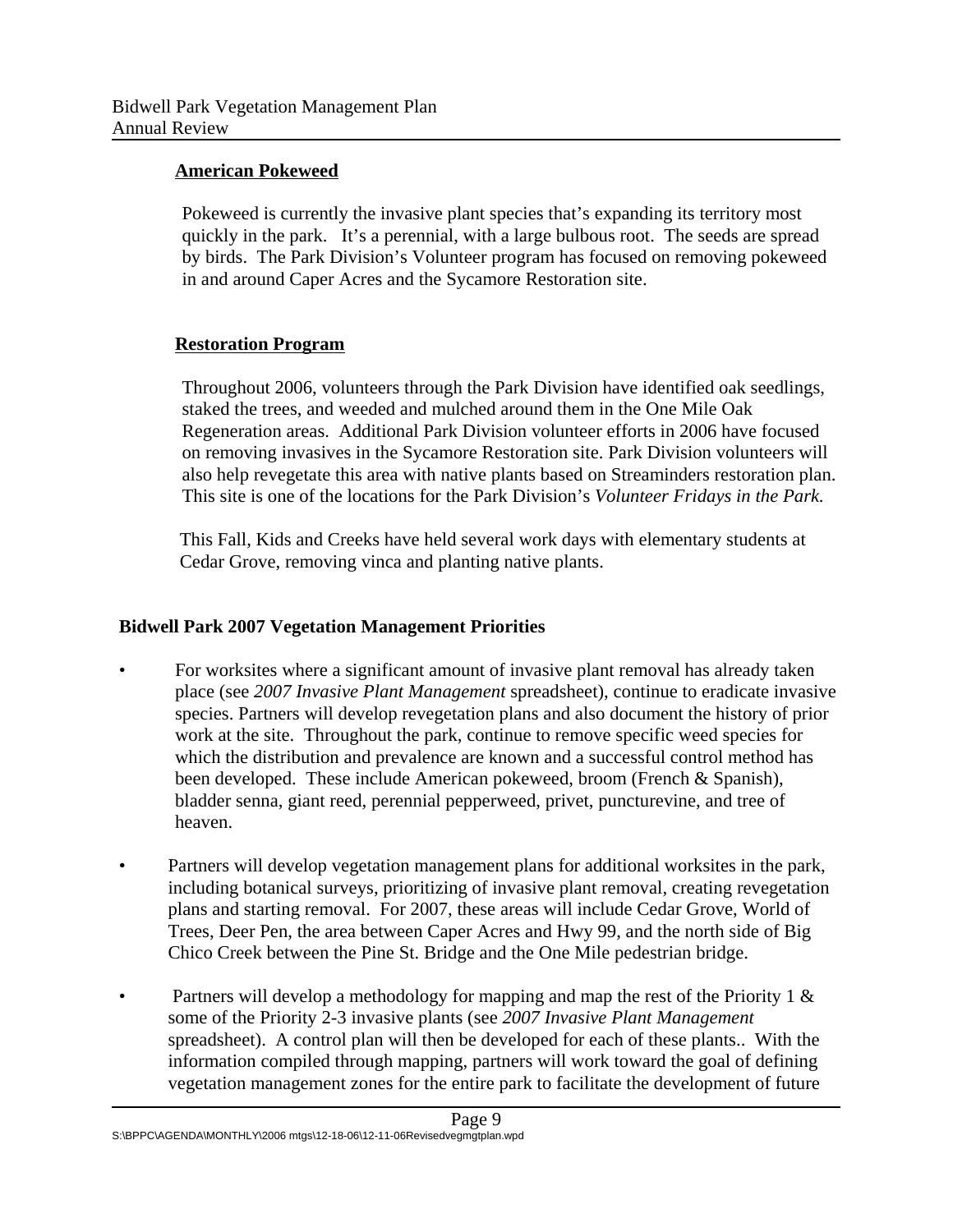control plans. The background work for creating management zones will also include reviewing how other entities manage their lands and ecosystems.

- Train park maintenance workers to identify rare plants and specific invasive plants. Decide which invasive species park workers could assist in removing as part of their regular routine as time permits (e.g. puncturevine, milk thistle, small infestations of pokeweed and yellow starthistle). Set up a system for park workers and the public to report weed infestations and a way to verify the weed identification (see the attached "Strategies for Early Detection—Using the Wildfire Model"). Partners will design a form for reporting infestations. This form may be placed on the following agency/organization websites for reporting purposes: the City of Chico, Friends of Bidwell Park, and Streaminders. Invasive plant identification, mapping, and removal will be incorporated into the trail maintenance program, when possible.
- Partners will work together to develop materials to provide public information about invasive plants in general and specific invasive plants (e.g. kiosk displays, plant ID cards.)
- Each organization that provides any vegetation management in the park will be asked to submit a periodic report to the Volunteer Coordinator, documenting what they accomplished during the prior time period and, annually their goals for the following year. Currently, these organizations include the Chico Park Division, California State University Chico Research Foundation, Friends of Bidwell Park, Mt. Lassen Chapter of the California Native Plant Society, Kids & Creeks, Mechoopda Indian Tribe and Streaminders. An annual version of these reports will be presented to the BPPC concurrent with the annual park lessee pesticide/herbicide usage reports.

## *Long-term Tasks*

- Work with local experts to include fire management elements into vegetation control plans for the vegetation management zones, as the zone plans are developed. In conjunction with the Fire Chief, partners will develop a list of local experts to work with.
- Work with park lessees (Bidwell Park Golf Course, CARD, Chico Creek Nature Center,

Chico Equestrian Assoc., Kiwanis Community Observatory, Rod & Gun Club) to develop invasive plant control programs for their leased areas of Bidwell Park.